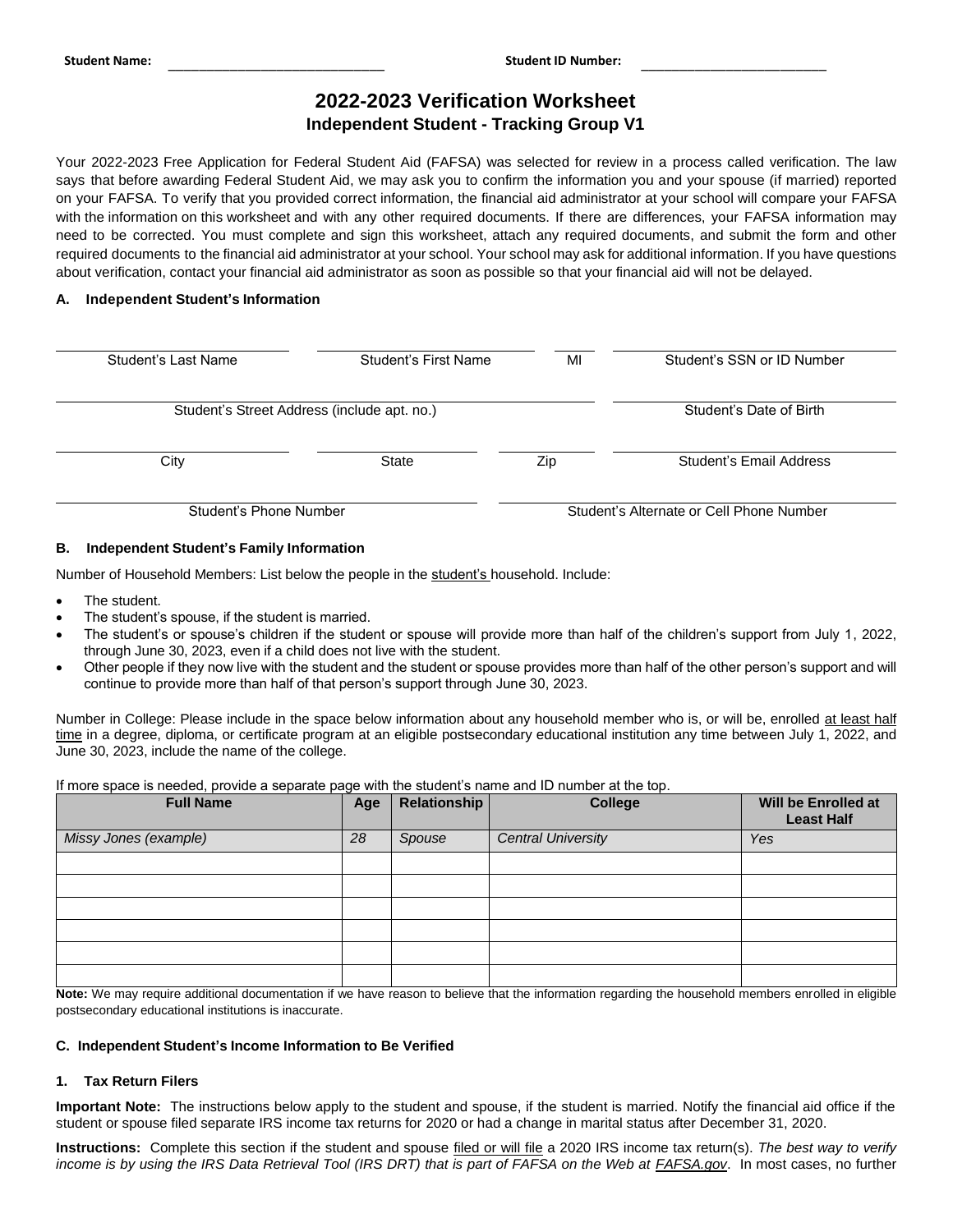documentation is needed to verify 2020 income information that was transferred into the student's FAFSA using the IRS DRT if that information was not changed.

# **Check the box that applies:**

 The student has used the IRS DRT in *FAFSA on the Web* to transfer 2020 IRS income tax return information into the student's □ FAFSA.

 The student has not yet used the IRS DRT in *FAFSA on the Web*, but will use the tool to transfer 2020 IRS income tax return information into the student's FAFSA. □

 The student and/or spouse is unable or chooses not to use the IRS DRT in *FAFSA* on the Web, and instead will provide the institution with a **2020 IRS Tax Return Transcript(s) or a signed copy of the 2020 income tax return and applicable**  □ i **schedules.** 

A **2020 IRS Tax Return Transcript** may be obtained through:

- <u>Get Transcript by Mail</u> Go to <u>www.IRS.gov</u>, click "Get Your Tax Record." Click "Get Transcript by MAIL." Make sure to request the "Return Transcript" and *NOT* the "Account Transcript." The transcript is generally received within 10 business days from the IRS's receipt of the online request.
- (1) access to a valid email address, (2) a text-enabled mobile phone (pay-as-you-go plans cannot be used) in the user's name, and (3) specific financial account numbers (such as a credit card number or an account number for a home mortgage or auto loan). The transcript displays online upon successful completion of the IRS's two-step authentication. Get Transcript ONLINE - Go t[o www.IRS.gov,](http://www.irs.gov/) click "Get Your Tax Record." Click "Get Transcript ONLINE." Make sure to request the "Return Transcript" and *NOT* the "Account Transcript." To use the Get Transcript Online tool, the user must have
- Automated Telephone Request 1-800-908-9946. The transcript is generally received within 10 business days from the IRS's receipt of the telephone request.
- Paper Request Form Use the links to download IRS For[m 4506T-EZ](https://www.irs.gov/pub/irs-pdf/f4506tez.pdf) or IRS For[m 4506-T](https://www.irs.gov/pub/irs-pdf/f4506t.pdf). The transcript is generally received within 10 business days from the IRS's receipt of the paper request form.

 When requesting a transcript, use the Social Security Number (or the IRS individual taxpayer identification number) and the date of birth of the first person listed on the 2020 IRS income tax return, and the address on file with the IRS (normally this will be the address used on the 2020 IRS income tax return).

 Transcript within 2–3 weeks after the 2020 electronic IRS income tax return has been accepted by the IRS. Generally, for filers of 2020 6-8 weeks after the 2020 paper IRS income tax return has been received by the IRS. Contact the financial aid office if more information is needed about using the IRS DRT or obtaining an IRS Tax Return Transcript. In most cases, for electronic tax return filers, 2020 IRS income tax return information is available for the IRS DRT or the IRS Tax Return paper IRS income tax returns, the 2020 IRS income tax information is available for the IRS DRT or the IRS Tax Return Transcript within

 If the student and spouse filed separate 2020 IRS income tax returns, the IRS DRT cannot be used and the **2020 IRS Tax Return Transcript(s) or a signed copy of the 2020 income tax return and applicable schedules** must be provided for each.

□

 Check here if a **2020 IRS Tax Return Transcript(s) or a signed copy of the 2020 income tax return and applicable schedules** is provided.

 Check here if a **2020 IRS Tax Return Transcript(s) or a signed copy of the 2020 income tax return and applicable schedules** will be provided later.

## **2. Nontax Filers**

□

 The instructions and certifications below apply to the student and spouse, if the student is married. Complete this section if the student and spouse will not file and are not required to file a 2020 income tax return with the IRS.

#### **Check the box that applies:**

□

The student and/or spouse were not employed and had no income earned from work in 2020.

 each employer in 2020, and whether an IRS W-2 form or an equivalent document is provided. [Provide copies of all 2020 IRS W- 2 forms issued to the student and/or spouse by their employers]. List every employer even if they did not issue an IRS W-2 form. □ The student and/or spouse was employed in 2020 and have listed below the names of all employers, the amount earned from